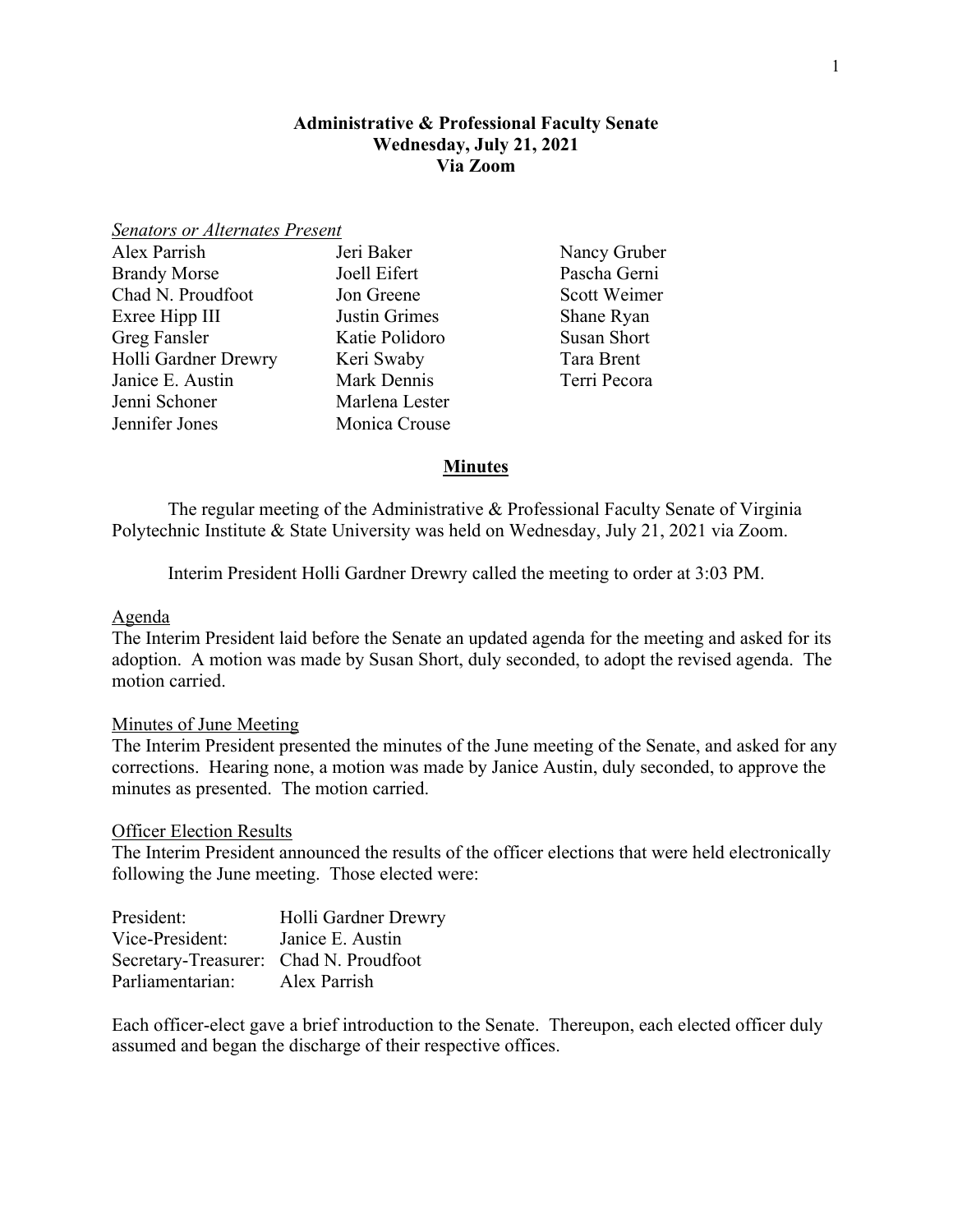### Roll Call

The President instructed the Secretary-Treasurer to call the roll. As each senator's name was called, he/she was invited to introduce themselves to the group.

A majority of the senators (or their alternates) having answered to the roll call, the Secretary-Treasurer announced to the President that a quorum was present for the transaction of business.

## Committee Assignments

The President informed the Senate that the standing committees will need to be filled with appointed members. Following discussion about the committees and their purposes, the President announced that she would distribute a committee sign-up form electronically (including descriptions) so that Senators can rank the order of the committees on which they would like to serve.

# CAPFA Membership During Transition

Since there will be a period of time over the next couple of years when duties and authority will transfer from the Commission on Administrative & Professional Faculty Affairs (CAPFA) to the Administrative & Professional Faculty Senate, there are issues that may arise which necessitate the discussion and/or adoption of transition procedures through this interim period. The President laid before the Senate a proposal to allow CAPFA members who are not Senators to vote as members of the Senate during the transition period.

Following a lengthy discussion, a motion was made by Susan Short, duly seconded, to retain the Senate's current organizational structure which does not provide voting membership for CAPFA members who are not elected senators. The motion carried.

## Brainstorming of Top Priorities

The President asked the members of the Senate to have an open brainstorming session to articulate ideas for what should be the Senate's priorities during the coming year. Among those items brought forth were:

- Advancing a proposal to have the AP Faculty Senate President to serve as a non-voting member of the University Board of Visitors (as is the case with other governing bodies at the University);
- Having a goal to define the purpose of the Senate and what it does so that the larger University community understands its role.
- Providing for the training and onboarding of new Senators.
- Providing high quality communication to constituents.
- Reviewing the AP Faculty grievance process.
- Clarifying the relationship between the Senate and CAPFA.
- Developing a schematic about how the governance structures appear and operate.
- Developing a standardized performance management system for AP Faculty.
- Developing policies/procedures regarding flexible work hours and telework.
- Promoting transparency and accessibility for AP Faculty.
- Development of a job architecture project for AP Faculty.